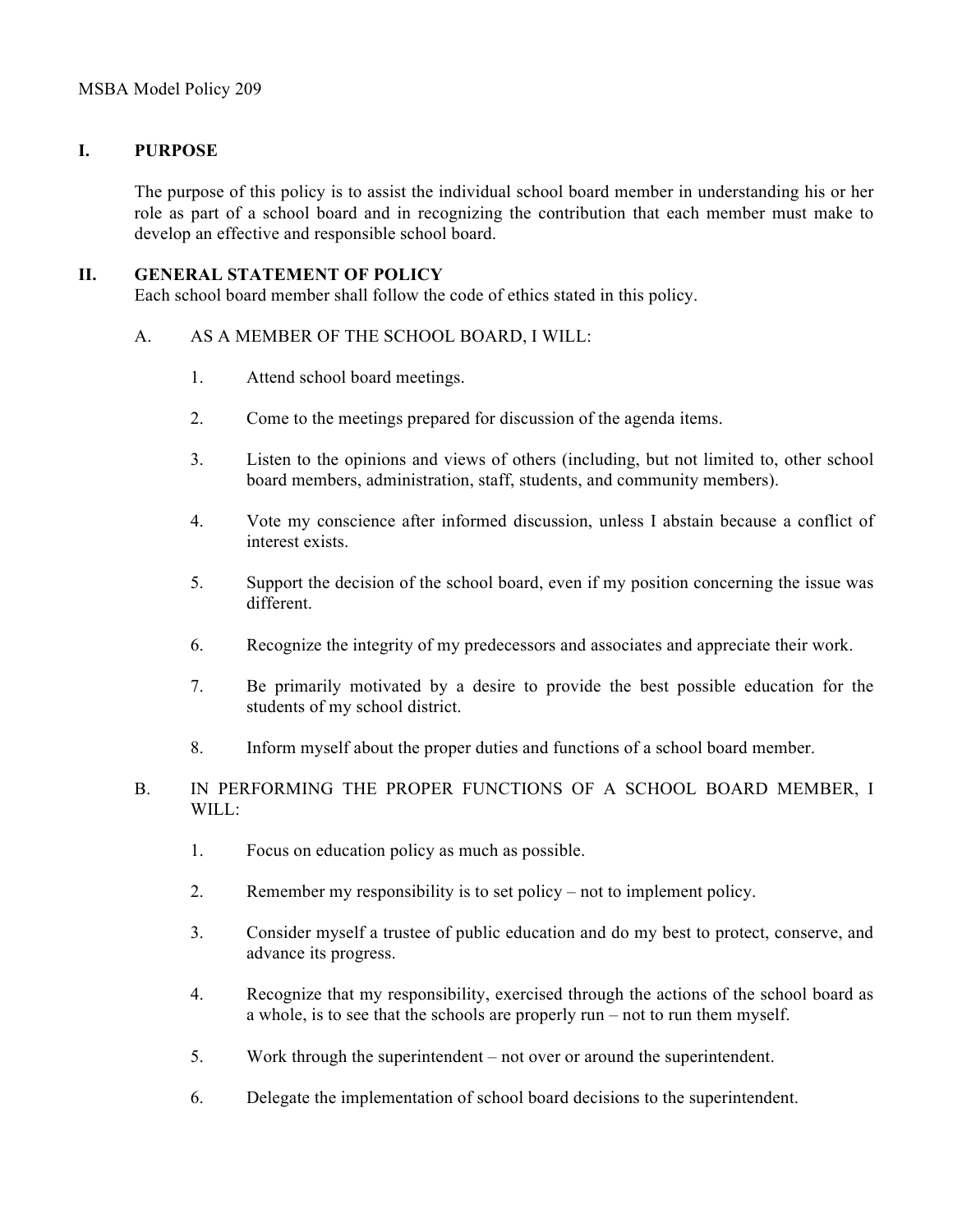## C. TO MAINTAIN RELATIONS WITH OTHER MEMBERS OF THE SCHOOL BOARD, I WILL:

- 1. Respect the rights of others to have and express opinions.
- 2. Recognize that authority rests with the school board in legal session not with the individual members of the school board except as authorized by law.
- 3. Make no disparaging remarks, in or out of school board meetings, about other members of the school board or their opinions.
- 4. Keep an open mind about how I will vote on any proposition until the board has met and fully discussed the issue.
- 5. Make decisions by voting in school board meetings after all sides of debatable questions have been presented.
- 6. Insist that committees be appointed to serve only in an advisory capacity to the school board.
- D. IN MEETING MY RESPONSIBILITIES TO MY COMMUNITY, I WILL:
	- 1. Attempt to appraise and plan for both the present and future educational needs of the school district and community.
	- 2. Attempt to obtain adequate financial support for the school district's programs.
	- 3. Insist that business transactions of the school district be ethical and open.
	- 4. Strive to uphold my responsibilities and accountability to the taxpayers in my school district.

## E. IN WORKING WITH THE SUPERINTENDENT OF SCHOOLS AND STAFF, I WILL:

- 1. Hold the superintendent responsible for the administration of the school district.
- 2. Give the superintendent authority commensurate with his or her responsibilities.
- 3. Assure that the school district will be administered by the best professional personnel available.
- 4. Consider the recommendation of the superintendent in hiring all employees.
- 5. Participate in school board action after considering the recommendation of the superintendent and only after the superintendent has furnished adequate information supporting the recommendation.
- 6. Insist the superintendent keep the school board adequately informed at all times.
- 7. Offer the superintendent counsel and advice.